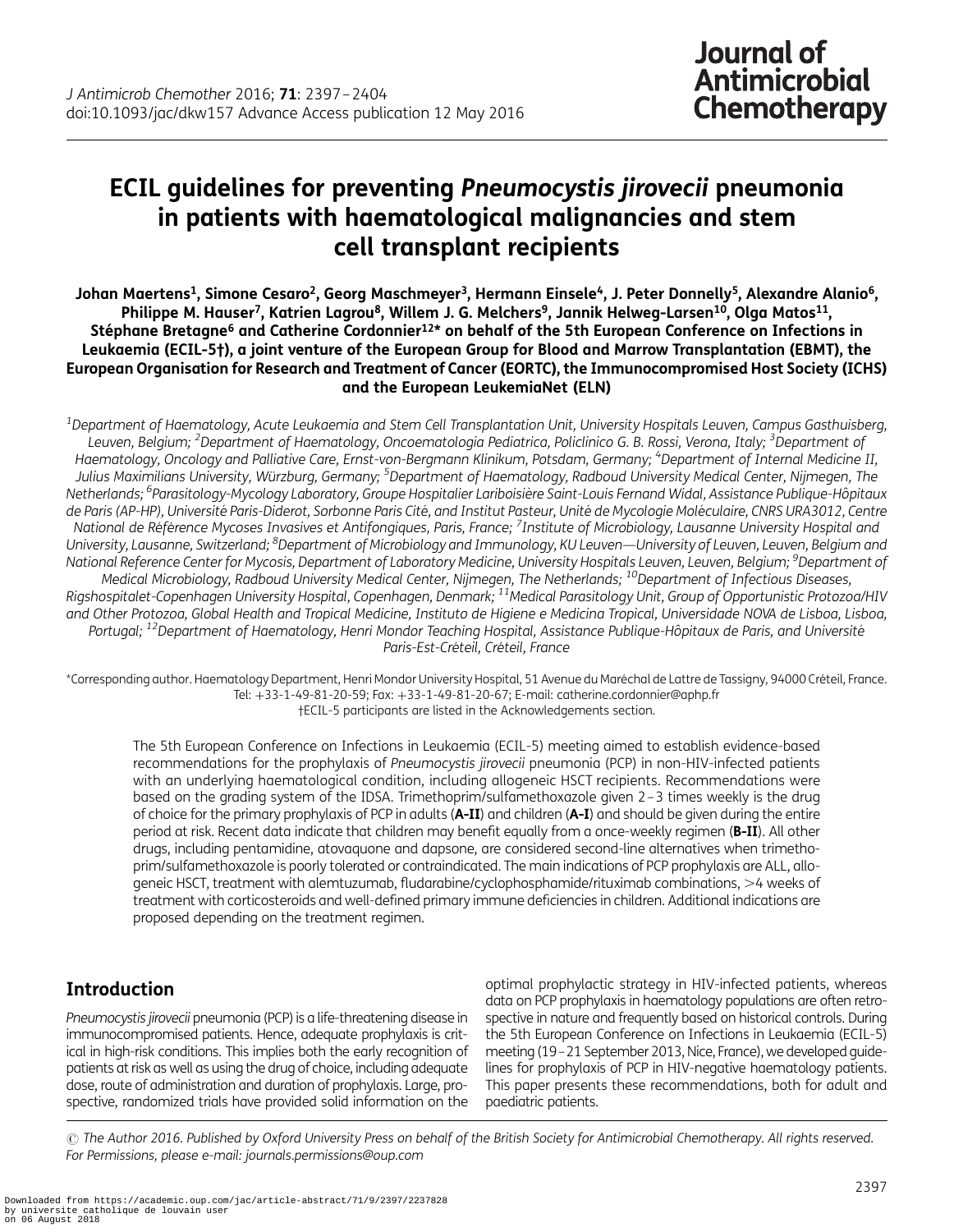# <span id="page-1-0"></span>Methodology

#### Search criteria

A systematic literature review was performed using a search strategy in the PubMed database for English language literature up to August 2013 and updated in September 2015, based on the following MeSH terms: 'Pneumocystis OR Pneumocystis carinii OR Pneumocystis jirovecii AND pneumonia'; and 'pneumonia AND epidemiology OR risk factors OR haematological malignancies OR haematopoietic stem cell transplantation'. A restricted group reviewed the published literature. Their proposals were discussed in the plenary session at the meeting, until consensus was reached. Recommendations were graded according to the IDSA–US Public Health Service Grading System recommendations for ranking.<sup>[1](#page-6-0)</sup> A summarizing slide set was made available following ECIL-5 at [www.](http://www.kobe.fr/ecil) [kobe.fr/ecil](http://www.kobe.fr/ecil) on 28 March 2014.

# Preventing exposure

Most cases of PCP occur from reactivation of latent infection, although cases of person-to-person transmission have been reported.<sup>[2](#page-6-0)–[4](#page-6-0)</sup> Few healthcare facilities require respiratory precautions with respect to patients infected with PCP, but it seems reasonable that severely immunocompromised patients should avoid contact with patients with documented PCP (C-III).

# Preventing PCP in adults

### Indications for prophylaxis

The ECIL recommended indications for PCP prophylaxis in patients with an underlying haematological condition are summarized in Table 1. This is based on the risk factors that were described in greater detail in the introductory paper.<sup>1</sup>

## Choice of drugs (Table [2](#page-2-0))

#### Trimethoprim/sulfamethoxazole

At present, trimethoprim/sulfamethoxazole is the drug of choice for the primary chemoprevention of PCP. In a Cochrane meta-analysis (including 1155 adult patients with acute leukaemia and recipients of an HSCT and solid organ transplant), the incidence of PCP was reduced by 91% [relative risk (RR) 0.09] compared with placebo, no treatment or treatment with antimicrobial agents showing no activity against P. jirovecii (e.g. quinolones).<sup>[5,6](#page-6-0)</sup> The number needed to treat to prevent one case of PCP was 15 patients. $<sup>6</sup>$  $<sup>6</sup>$  $<sup>6</sup>$  In addition,</sup> PCP-related mortality was significantly reduced by 83% (RR 0.17).<sup>[6](#page-6-0)</sup> These beneficial results are in line with the well-documented efficacy of trimethoprim/sulfamethoxazole in preventing PCP in HIV-infected patients in which trimethoprim/sulfamethoxazole also showed a significant beneficial effect in preventing death (RR 0.69). However, trimethoprim/sulfamethoxazole prophylaxis did not markedly reduce all-cause mortality in haematology populations.<sup>6</sup> Nevertheless, given the more severe course of PCP and the higher PCP-related mortality rates, it is likely that trimethoprim/ sulfamethoxazole prophylaxis can save lives in other immunocompromised groups as well. In addition, trimethoprim/sulfamethoxazole, though inferior to quinolones, also significantly reduced the incidence of bacterial infections compared with placebo or no treatment<sup>b</sup> and may also be active against toxoplasmosis, listeriosis and nocardiosis, depending on the dose of the drug.

ECIL quidelines in haematology patients at risk of Pneumocystis pneumonia: indication and duration of prophylaxis Table 1. ECIL guidelines in haematology patients at risk of Pneumocystis pneumonia: indication and duration of prophylaxis rable 1.

|                               |                                     | Adults                                                                                             | Children                                                                   |                                                                                    |
|-------------------------------|-------------------------------------|----------------------------------------------------------------------------------------------------|----------------------------------------------------------------------------|------------------------------------------------------------------------------------|
| Indication for<br>prophylaxis | disease/condition                   | duration of prophylaxis                                                                            | disease/condition                                                          | duration of prophylaxis                                                            |
| Main (A)                      | allogeneic HSCT                     | from engraftment to $\geq$ 6 months and as allogeneic HSCT<br>from induction to end of maintenance |                                                                            | from induction to end of maintenance<br>from engraftment to $\geq$ 6 months and as |
|                               |                                     | long as immunosuppression is ongoing                                                               |                                                                            | long as immunosuppression is ongoing                                               |
|                               | alemtuzumab                         | $>$ 6 months after completion of treatment alemtuzumab                                             |                                                                            |                                                                                    |
|                               | fludarabine/cyclophosphamide/       | >6 months after completion of                                                                      | SCID, WAS, X-linked agammaglobulinaemia, life-long or until restoration of |                                                                                    |
|                               | rituximab                           | treatment                                                                                          | HLA II combined immunodeficiency                                           | underlying defect                                                                  |
|                               | steroids (>20 mg/day prednisone for |                                                                                                    | steroids (>0.4 mg/kg or 16 mg/day for                                      |                                                                                    |
|                               | 4 weeks)                            |                                                                                                    | $\geq$ 1 month)                                                            |                                                                                    |
| Optional (B)                  | Lymphoma treated with R-CHOP14 or   |                                                                                                    | AML                                                                        | duration of chemotherapy                                                           |
|                               | escalated BEACOPP                   |                                                                                                    |                                                                            |                                                                                    |
|                               | nucleoside analogues (fludarabine,  |                                                                                                    | solid tumours                                                              | duration of chemotherapy                                                           |
|                               | cladribine, mycophenolate mofetil)  |                                                                                                    |                                                                            |                                                                                    |
|                               | radiotherapy for brain tumours/     |                                                                                                    |                                                                            |                                                                                    |
|                               | metastasis+high-dose steroids       |                                                                                                    |                                                                            |                                                                                    |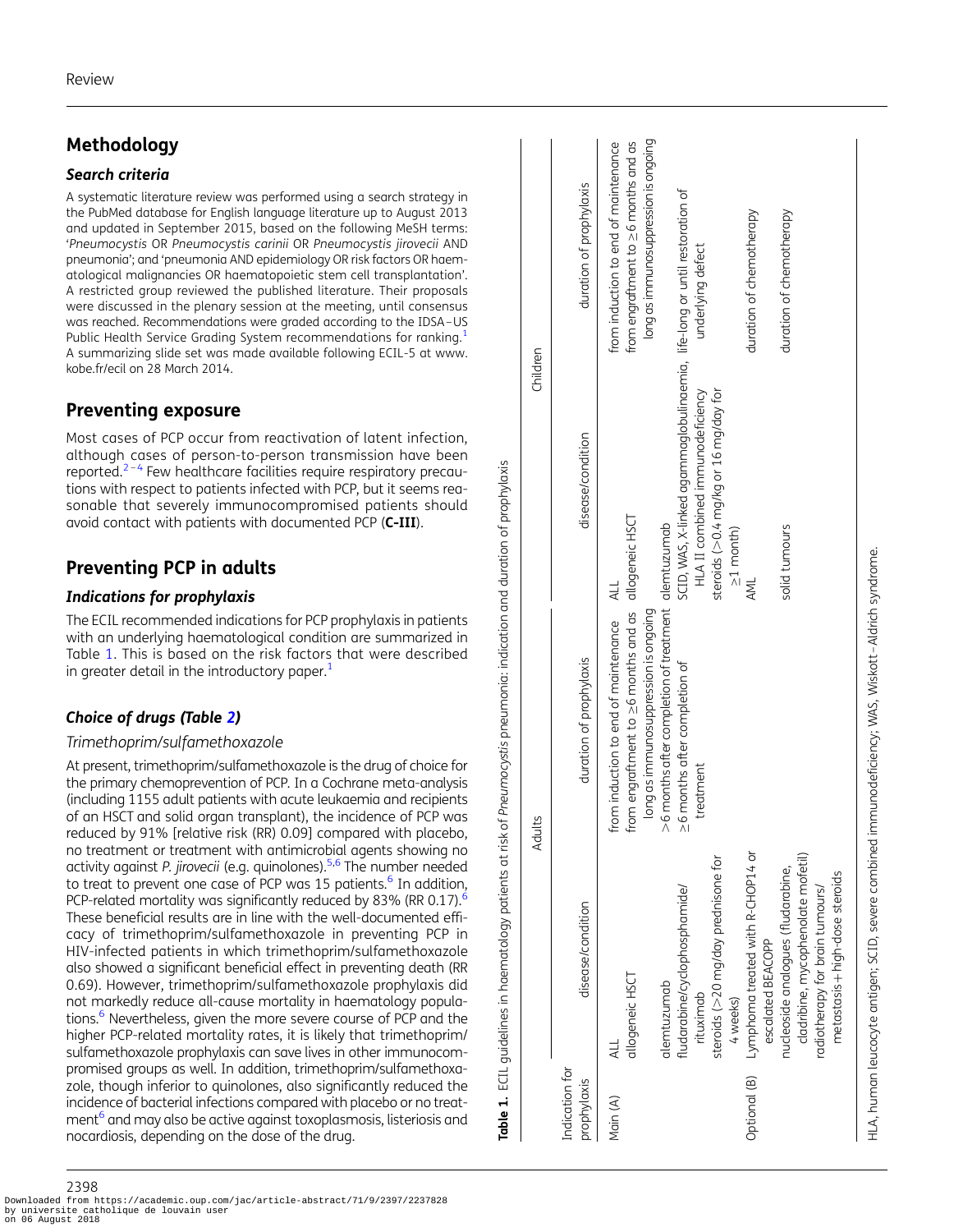| Characteristic                                      | Pentamidine, 300 mg      | Dapsone, 100 mg                            | Atovaguone, 1500 mg           |
|-----------------------------------------------------|--------------------------|--------------------------------------------|-------------------------------|
| Route of administration                             | inhalation (intravenous) | oral                                       | oral solution with fatty meal |
| Frequency of administration                         | monthly                  | daily                                      | daily                         |
| During neutropenia/pre-engraftment                  | yes                      | yes                                        | yes                           |
| Special equipment or trained personnel needed       | yes                      | no                                         | no                            |
| Anti-Toxoplasma activity <sup>a</sup>               | no                       | yes, if combined with<br>pyrimethamine     | uncertain <sup>b</sup>        |
| Antibacterial activity                              | no                       | no                                         | no                            |
| Use in glucose-6-phosphate dehydrogenase deficiency | yes                      | no                                         | yes                           |
| Particular toxicity                                 | respiratory              | haemolytic anaemia,<br>methaemoglobinaemia | gastrointestinal              |
| Cost                                                | low                      | low                                        | high                          |

<span id="page-2-0"></span>Table 2. Main characteristics of the drugs available for second-line prophylaxis of Pneumocystis pneumonia

<sup>a</sup>In all situations (especially with pentamidine or atovaquone) where PCP prophylaxis does not cover the risk of Toxoplasma reactivation in high-risk patients (e.g. allogeneic HSCT recipients with a positive pre-transplant serology), regular screening with blood PCR is recommended.<br><sup>b</sup>Atovaquone is used for second-line treatment of (ocular) toxoplasmosis, but breakthrou

prophylaxis.<sup>42,[43](#page-7-0)</sup> The cause of failure may be variable intestinal absorption.<sup>[44](#page-7-0)</sup>

Side effects of trimethoprim/sulfamethoxazole (at doses routinely used for PCP prophylaxis) include fever, drug sensitivity rash [resembling cutaneous graft-versus-host disease (GVHD)], headache, nausea, vomiting, neutropenia (simultaneous administration of folinic acid or leucovorin may reduce the incidence), pancytopenia, meningitis, nephrotoxicity (dose adjustments are needed for a creatinine  $c$ learance  $<$ 30 mL/min), hepatitis, hypoglycaemia, hyperkalaemia and anaphylaxis. Trimethoprim/sulfamethoxazole occasionally causes haemolytic anaemia in patients with glucose-6-phosphate dehydrogenase deficiency. However, the toxicity of trimethoprim/ sulfamethoxazole is often overemphasized in comparison with its efficacy and depends on the dose given and the duration of prophylaxis. An analysis of four trials comparing trimethoprim/sulfamethoxazole prophylaxis versus placebo or no intervention (including 470 patients) showed no significant difference in the adverse event rate between both groups (RR 1.01). $^6$  In the aforementioned meta-analysis, severe adverse events requiring permanent discontinuation occurred in only 3.1% of adults and included leukopenia, thrombocytopenia and/or severe skin reactions.<sup>6</sup>

Multiple dosing regimens have been studied using both singlestrength (80/400 mg) as well as double-strength (160/800 mg) tablets, although there is no compelling evidence to indicate that efficacy differs.<sup>[7](#page-6-0)</sup> However, in countries with a high rate of seropositivity for Toxoplasma gondii, daily dosing may be preferred (B-III). There are no comparative studies on when to start and how long to continue primary prophylaxis. Given the potential for marrow toxicity, it is advised not to start trimethoprim/sulfamethoxazole prophylaxis during the pre-engraftment period in HSCT recipients (with the possible exception of the conditioning period) (B-III). Primary prophylaxis is usually prescribed throughout the period of treatment-induced immunosuppression or until the CD4+ cell count increases to  $>$ 200 cells/mm<sup>3</sup> and, for allogeneic HSCT recipients, from engraftment until ≥6 months after transplant or longer in patients who continue to receive immunosuppressive drugs and/or have chronic GVHD (**B-III**). Of note, there is no convincing evidence that prophylaxis can be stopped safely when the  $CD4+$  cell count normalizes (as is the case in HIV infection), probably because other risk factors persist.

**Recommendation (Table [3\)](#page-3-0).** Trimethoprim/sulfamethoxazole is the preferred drug for the primary prophylaxis of Pneumocystis infections in adults (A-II). The recommended dose is either a single-strength (80/400 mg) tablet daily or a double-strength tablet (160/800 mg) daily or three times weekly ( $B$ -II).

It should be noted that this recommendation has never been validated (for haematology patients) in well-designed, properly executed randomized controlled prophylaxis trials, making 'level I evidence' recommendations inadmissible. The meta-analysis included smaller studies, all published before the PCR era, in which patients were given a variety of different dosing regimens for varied durations. Data are lacking on the actual risk of PCP for a broad range of haematological conditions (including AML, cerebral lymphoma, indolent lymphoproliferative disorders, haemophagocytic syndrome and autoimmune cytopenia). In addition, there have been important changes in medical practice over the last two decades that have likely placed more patients at risk of PCP. These changes include the use of lymphocyte-depleting substances (e.g. purine analogues, rituximab, alemtuzumab and bendamustine), Tcell-depleting procedures (e.g. CD34 selection) and delayed T cell recovery following transplantation (e.g. use of antithymocyte globulin, cord blood transplants and haplo-identical transplants). Moreover, nonneutropenic patients receiving corticosteroids for a prolonged period of time (e.g. prednisone equivalent of  $\geq$  20 mg/day for  $>$ 4 weeks) or treated with biological modifiers (e.g. anti-TNF- $\alpha$ ) carry a substantial risk and may equally be good candidates for PCP prophylaxis. Future research should focus on: (i) the incidence of PCP in these 'new' risk groups; (ii) the role of prophylaxis with trimethoprim/sulfamethoxazole; (iii) better delineation of the duration of primary prophylaxis; (iv) documentation of the actual adverse drug reaction rate; and (v) the development of resistance and occurrence of breakthrough infections.

Adverse reactions may prompt temporary or permanent discontinuation of trimethoprim/sulfamethoxazole. The actual rate of adverse events in haematology patients remains unknown, but high rates (31%–56%) of early withdrawal have been reported for HSCT recipients. Of note, reintroduction of the drug after recovery or after reduction of other marrow-toxic agents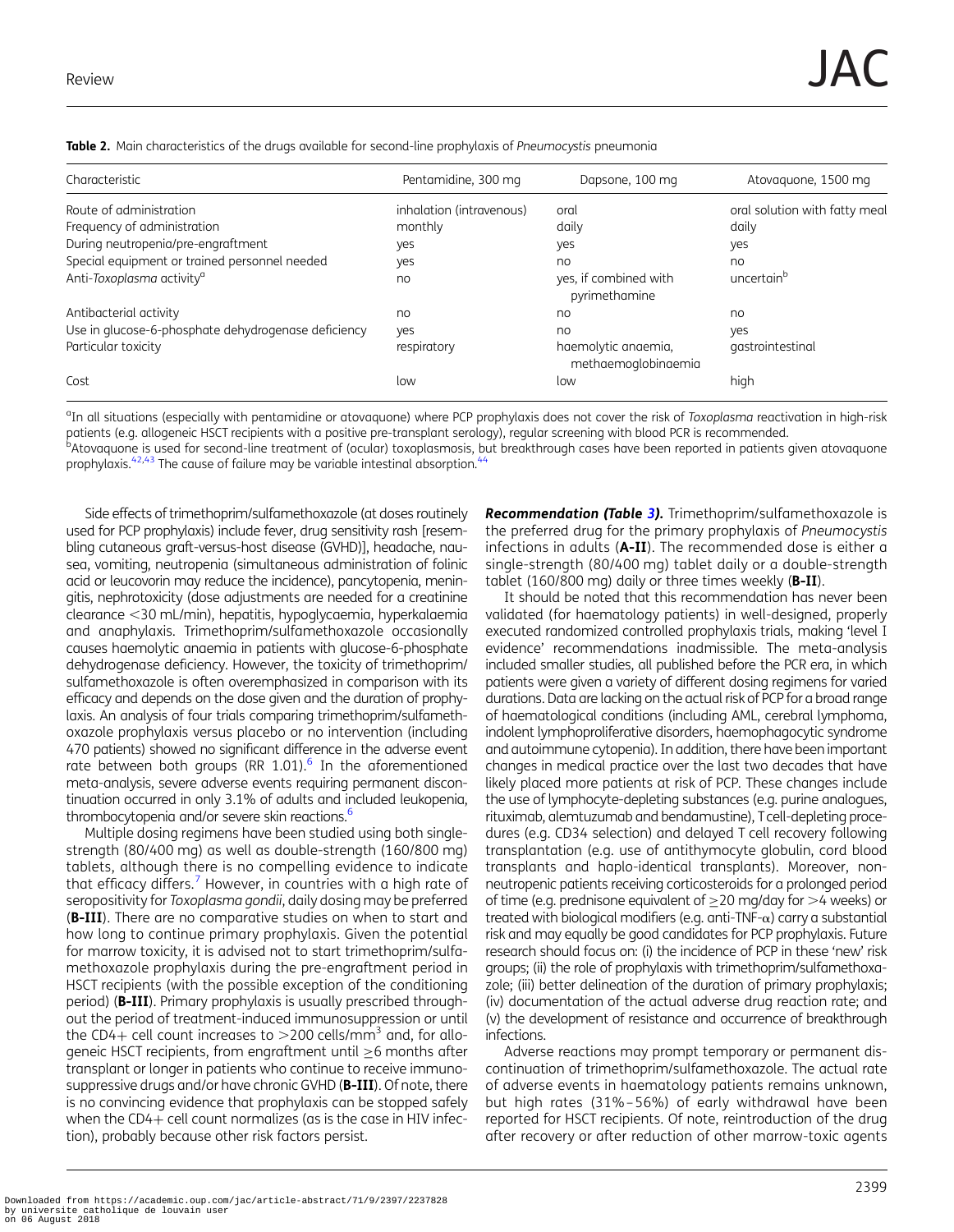|                                                                              | Adults          |                                                                                                                                                | Children          |                                                                                                                                                 |
|------------------------------------------------------------------------------|-----------------|------------------------------------------------------------------------------------------------------------------------------------------------|-------------------|-------------------------------------------------------------------------------------------------------------------------------------------------|
|                                                                              | drug<br>grading | dose                                                                                                                                           | drug<br>grading   | dose                                                                                                                                            |
| First-line choice                                                            |                 |                                                                                                                                                |                   |                                                                                                                                                 |
| trimethoprim/sulfamethoxazole; all other<br>alternatives are inferior (A-II) | A-II            | one single-strength (80/400 mg)<br>tablet/day or one<br>double-strength tablet<br>$(160/800 \text{ mg})$ /day or thrice a<br>week: <b>B-II</b> | A-I               | 150/750 mg/m <sup>2</sup> /day in 1 or 2 doses/day<br>or same dose 2 or 3 days/week: A-I<br>150/750 mg/m <sup>2</sup> /day once a week: $B$ -II |
| Second-line choice <sup>a</sup>                                              |                 |                                                                                                                                                |                   |                                                                                                                                                 |
| dapsone                                                                      | A-II            | 50 mg $\times$ 2/day: <b>B-II</b>                                                                                                              | $C-II$            | $2 - 4$ mg/kg/day                                                                                                                               |
| atovaquone                                                                   | $B-II$          | $1500 \text{ mg/day}$ : B-II                                                                                                                   | B-II              | 30 mg/kg/day if $>$ 24 months of age<br>45 mg/kg/day if 4-24 months of age                                                                      |
| pentamidine aerosols<br>pentamidine intravenously                            | A-II<br>no data | 300 mg once/month: <b>B-II</b>                                                                                                                 | $B-II$<br>$C-III$ | 300 mg once/month (age >5 years)<br>4 mg/kg every 4 weeks                                                                                       |

<span id="page-3-0"></span>**Table 3.** Summary of the ECIL quidelines about choice of drugs and doses for PCP prophylaxis in haematology patients

<sup>a</sup>Only in case of intolerance or severe adverse effects due to trimethoprim/sulfamethoxazole.

(e.g. ganciclovir) may prove worthwhile for patients with mild marrow toxicity.

Alternative agents for PCP prophylaxis include aerosolized or intravenous pentamidine, dapsone and atovaquone. However, none of these agents has prospectively been compared with trimethoprim/sulfamethoxazole in a randomized trial of first-line prophylaxis in haematology. Consequently, the use of pentamidine, dapsone and atovaquone should be limited to second-line prophylaxis for those patients who cannot tolerate trimethoprim/sulfamethoxazole. However, given its superior effectiveness, every effort should be made to maintain prophylaxis with trimethoprim/sulfamethoxazole.

#### Pentamidine

Following reports of effective PCP prophylaxis with aerosolized pentamidine in HIV infection and the success in 13 HSCT recipients, $8$  the toxicity, safety and feasibility of using the drug was prospectively evaluated in 31 allogeneic and 12 autologous HSCT recipients.<sup>[9](#page-6-0)</sup> Inhalations of pentamidine isethionate (60 mg via Respirgard II<sup>®</sup>) were given at day  $-3$  and at day  $+14$ . From  $day +30$  onwards, 300 mg was given every 4 weeks for 6 months. During the 6 month study period, there were no cases of pulmonary or extrapulmonary Pneumocystis infection in this small study. Treatment was discontinued in  $\sim$ 10% of cases because of poor compliance or side effects, usually cough, excessive salivation or sore throat. Inhalation on day 14 after HSCT proved particularly impracticable for patients with mucositis. Machado *et al.*  $^{10}$  $^{10}$  $^{10}$ compared a retrospective cohort of 38 HSCT recipients who had received trimethoprim/sulfamethoxazole with a prospective cohort of 40 patients who received 300 mg aerosolized pentamidine every 3 weeks from day  $+21$  until 6 months after all immunosuppressive drugs had been stopped. Three patients, all of whom had received trimethoprim/sulfamethoxazole, developed PCP. There were no discontinuations of aerosolized pentamidine because of adverse events, although bronchospasm, cough and nausea were seen in 2.5%, 7.5% and 5%, respectively. In summary, no cases of PCP were reported in these three small, uncontrolled

series totalling 96 HSCT patients who had received aerosolized pentamidine as primary prophylaxis. In addition, there were few adverse reactions, all of which were manageable, compliance was excellent and prophylaxis could be started early after transplant, even before engraftment.

However, these positive findings differ substantially from the conclusions of a large US retrospective cohort study that analysed the efficacy of three first-line prophylactic regimens [trimethoprim/sulfamethoxazole at 160/800 mg twice daily, three times weekly ( $n=105$ ), aerosolized pentamidine at 150 mg every 2 weeks or 400 mg every 4 weeks ( $n=44$ ) or dapsone at 100 mg daily  $(n=31)$ ; 147 patients received more than one regimen]. Treatment was given for a year to 327 evaluable adult HSCT recipients and eight cases (2.4%) of PCP were detected. $^{11}$  $^{11}$  $^{11}$  However, patients receiving only aerosolized pentamidine had a significantly higher probability of developing PCP (9.1%) than did those receiving only trimethoprim/sulfamethoxazole (0%) (OR 23.4 relative to trimethoprim/sulfamethoxazole). Although the patients who received only aerosolized pentamidine had a significantly lower probability of treatment-related toxicity (7.5% discontinuations due to toxicity) than those receiving trimethoprim/sulfamethoxazole (35.4% discontinuation) (OR 0.19), their probability of developing serious non-PCP, non-viral infections was increased (OR 2.2), as well as their probability of dying within a year of HSCT (OR 5.2), even after adjusting for gender and the type of transplant.

More recently, a retrospective analysis assessed the role of second-line aerosolized pentamidine in 439 allogeneic HSCT recipients in whom first-line trimethoprim/sulfamethoxazole prophy-laxis was discontinued because of allergy or low blood counts.<sup>[12](#page-6-0)</sup> The incidence of PCP was 2.7% and although about one in four patients reported toxicity,  $<$  5% of them had to stop pentamidine due to an adverse reaction.

However, there are several important caveats to be taken into consideration. Firstly, these studies were retrospective. Moreover:

• Cases of toxoplasmosis have been described, especially in countries with high rates of Toxoplasma seropositivity (Table [2](#page-2-0)).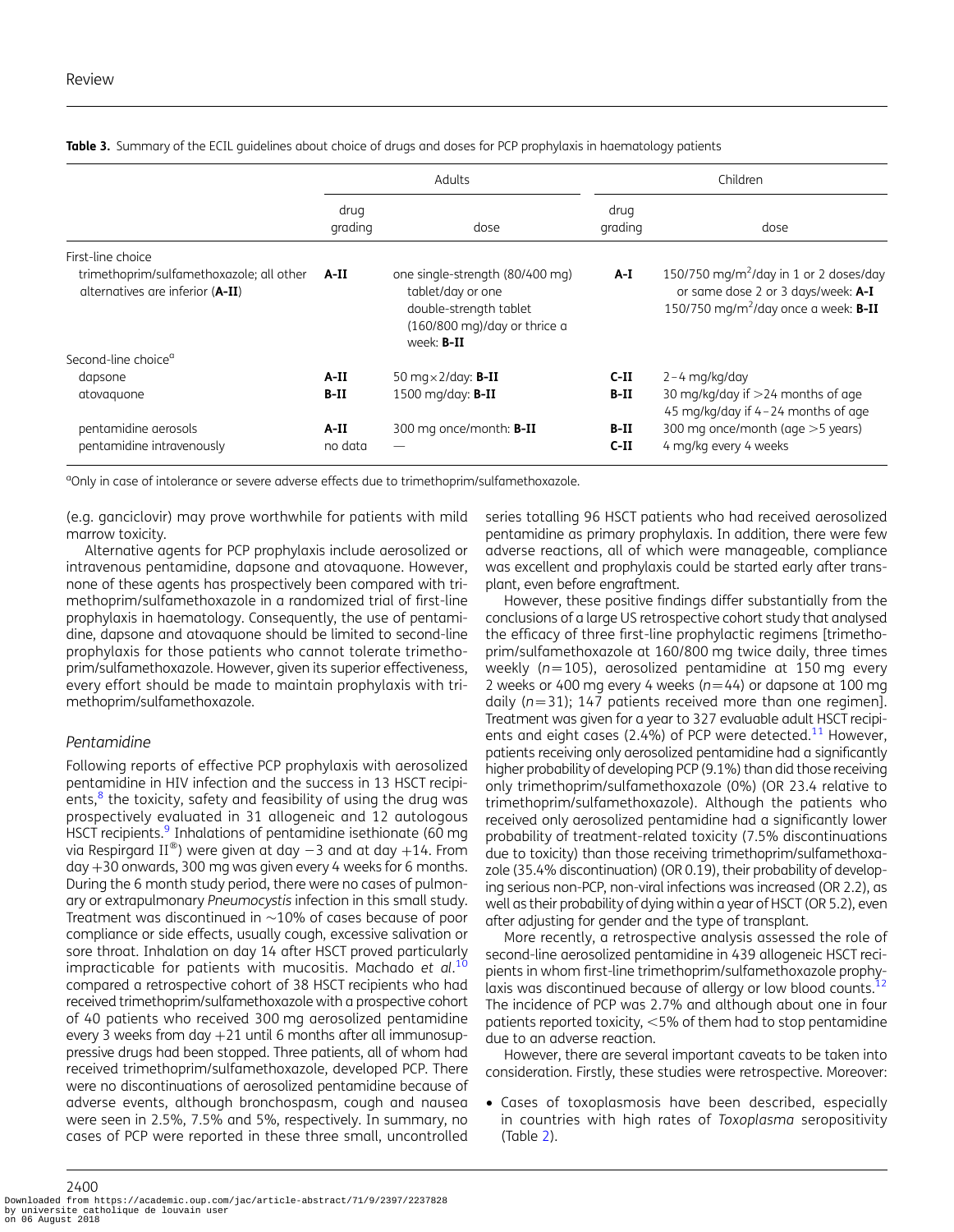- Also, more extrapulmonary Pneumocystis infections have been reported in patients with HIV infection who were receiving pentamidine prophylaxis.
- Radiographic patterns other than interstitial infiltrates are often seen in PCP under pentamidine prophylaxis, which could lead to delayed diagnosis and therapy.
- Twice-monthly administration of pentamidine was more effective than once monthly in patients with HIV infection who needed secondary prophylaxis.
- The success of pentamidine prophylaxis depends on adherence to a strict protocol as the drug should be administered in a separate room. Side effects such as coughing and wheezing can be prevented or ameliorated by administering  $\beta$ -adrenergic agonists. Most studies have used a jet nebulizer such as Respirgard II, which produces particles with a mass mean aerodynamic diameter of  $<$ 1  $\mu$ m, whereas other nebulizers create larger particles that are unable to reach the alveoli and may be less effective.
- There are no data on the intravenous use of pentamidine in adults.

Recommendation (Table [3](#page-3-0)). Although less effective than trimethoprim/sulfamethoxazole for first-line prophylaxis of PCP (A-II), aerosolized pentamidine is a well-tolerated and valid alternative for preventing PCP in adult patients who are intolerant of trimethoprim/sulfamethoxazole (A-II). The recommended dose is 300 mg given once a month (B-II). Aerosolized pentamidine delivery should be performed using well-studied equipment (B-III).

#### Dapsone

In 1998, Hughes<sup>[13](#page-6-0)</sup> reviewed  $>$ 40 studies on the use of dapsone to prevent PCP in patients with HIV infection. However, only three studies, all non-randomized, compared dapsone with no prophylaxis.

Data on the use of dapsone in haematology are scarce and only available for HSCT recipients. One retrospective study analysed a cohort of 646 transplant recipients $14$  given trimethoprim/sulfamethoxazole as the drug of choice for primary Pneumocystis prevention. However, dapsone was given at least once to 111 patients due to allergy or clinical intolerance ('the dapsone cohort') at a dose of 50 mg twice daily, thrice weekly for  $\geq$ 6 months. Eight of 10 patients who developed PCP were in the dapsone cohort that had an overall incidence of 7.2% compared with 0.37% of patients who only received trimethoprim/sulfamethoxazole ( $P<0.001$ ). A second, retrospective matched case–control study was reported by the same group and compared a cohort of 155 allogeneic HSCT recipients who received daily dapsone (50 mg twice daily) as second-line PCP prophylaxis with a cohort of 310 control patients who received only standard trimethoprim/sulfamethoxazole post-transplant.<sup>15</sup> Two patients (1.3%) in the dapsone group developed PCP versus none in the control group ( $P=0.11$ ). This incidence is lower than that previously reported with intermittent dosing, suggesting that daily dosing might be more effective. Patients in the dapsone cohort had a higher transfusion requirement compared with those in the control group, but whether dapsone was the cause remains contentious since treatment was switched to dapsone in most cases because of poor marrow function and intolerance only led to permanent discontinuation or temporary suspension of therapy in 10% of cases. Finally, a trend towards more breakthrough infections by organisms potentially preventable by trimethoprim/sulfamethoxazole but not covered by dapsone (e.g. Nocardia, Toxoplasma, Streptococcus pneumoniae and Haemophilus species) was noted.

Dapsone causes dose-related haemolytic anaemia and methaemoglobinaemia and should not be given to patients with glucose-6-phosphate dehydrogenase deficiency. Common toxicities unrelated to dose include neutropenia, rash, nausea and a sulfone syndrome (fever, rash, lymphadenopathy, hepatitis and methaemoglobinaemia). It should also be noted that a substantial number of patients allergic to trimethoprim/sulfamethoxazole will also be intolerant of dapsone and the drug should not be used as an alternative for patients with severe or life-threatening trimethoprim/sulfamethoxazole toxicities.

Recommendation (Table [3](#page-3-0)). Although less effective than trimethoprim/sulfamethoxazole for first-line prophylaxis of PCP (A-II), dapsone is a valid alternative for preventing PCP in adult HSCT recipients who are intolerant of trimethoprim/sulfamethoxazole (A-II). The recommended dose is 50 mg given twice daily  $(B-II)$ .

#### Atovaquone

Atovaquone suspension at 1500 mg was compared with dapsone at 100 mg, both given once daily,  $16$  and with aerosolized pentamidine given 300 mg once a month $17$  in two large, randomized, open-label multicentre studies for patients with HIV infection who could not tolerate trimethoprim, sulphonamides or both. The RR of developing PCP in the atovaquone group versus the dapsone group was 0.85 ( $P = 0.20$ ). There was no difference in mortality between the two groups and there was no significant difference in discontinuations due to intolerance or adverse events, although atovaquone was generally better tolerated than dapsone. In the second study, atovaquone given at 750 or 1500 mg, both once daily, were compared with aerosolized pent-amidine.<sup>[17](#page-6-0)</sup> The ITT analysis showed no statistically significant differences in the incidence of PCP or in mortality, but atovaquone was less well tolerated. Failure of low-dose atovaquone to prevent PCP has also been reported in transplant recipients, possibly because the achievable serum levels at a dose of 750 mg fall below the MIC for rodent P. jirovecii.<sup>[18](#page-6-0)</sup>

A prospective, randomized, controlled, open-label study of 39 autologous HSCT recipients compared the effects of primary prophylaxis with atovaquone at 1500 mg plus ofloxacin at 400 mg ( $n=20$ ) versus double-strength trimethoprim/sulfameth-oxazole (n=[19](#page-6-0)).<sup>19</sup> Drugs were administered daily from day  $-5$ until day  $-1$  and then restarted after neutrophil recovery 3 days a week until day +100 post-transplant. There were no documented cases of PCP. However, significantly more patients who were receiving trimethoprim/sulfamethoxazole discontinued prophylaxis prematurely due to intolerance  $(P<0.003)$ .

Common toxicities of atovaquone include rash, headache and gastrointestinal disturbances. Marrow toxicity is uncommon. Since the drug is not well absorbed unless ingested with fatty food, atovaquone might be less preferable to patients with gastrointestinal complaints, including gut GVHD.

**Recommendation (Table [3](#page-3-0)).** Although less effective than trimethoprim/sulfamethoxazole for first-line prophylaxis of PCP (A-II), atovaquone is a well-tolerated agent and valid alternative for preventing PCP in adult HSCT patients (data limited to autologous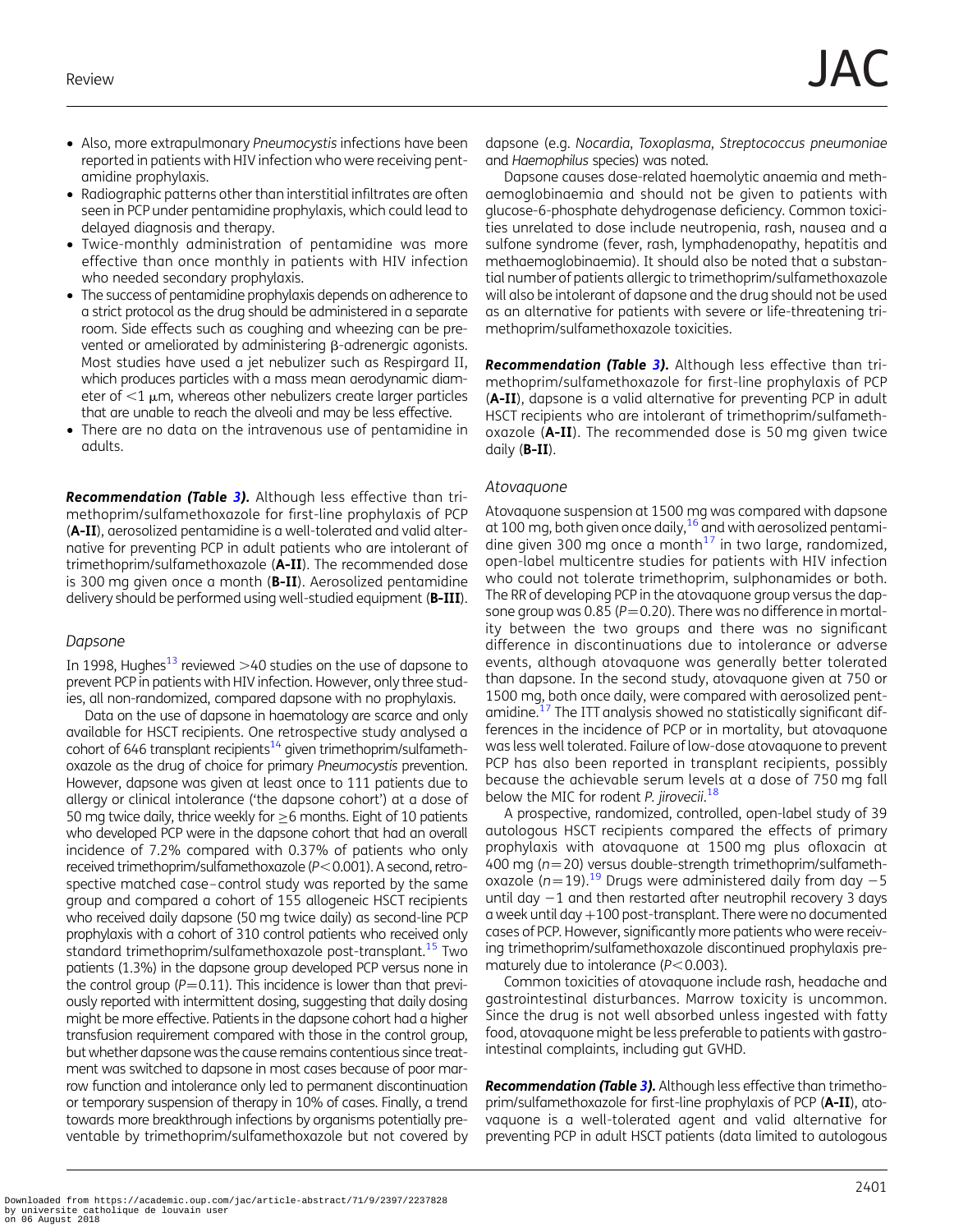transplants) who are intolerant of trimethoprim/sulfamethoxazole (B-II). The recommended dose is 1500 mg daily (B-II).

In conclusion, aerosolized pentamidine, dapsone and atovaquone are valid second-line options for patients who have to stop taking trimethoprim/sulfamethoxazole prophylaxis. The final choice may depend on drug-specific characteristics, including route and frequency of administration (and hence patient compliance), marrow toxicity, additional prophylactic coverage, availability, specific toxicities and cost (see Table [2](#page-2-0)).

#### Echinocandins

Echinocandins exhibit in vitro activity against P. jirovecii cysts, but are less active against the trophic forms.<sup>[20](#page-6-0)</sup> These drugs also show some activity in animal models of PCP in combination with other anti-Pneumocystis drugs,  $2^{1,22}$  $2^{1,22}$  $2^{1,22}$  but there are, as yet, no prospective studies of prophylaxis of PCP in immunocompromised patients.

#### Preventing recurrence

Recurrent PCP is rare provided that secondary prophylaxis is continued until the end of immunosuppression.

# Preventing PCP in paediatric patients

#### Trimethoprim/sulfamethoxazole

The efficacy of trimethoprim/sulfamethoxazole was demonstrated in prospective and retrospective studies. In a prospective, randomized study, trimethoprim/sulfamethoxazole 150/750 mg/m<sup>2</sup>/day was superior to placebo in preventing PCP.<sup>[23](#page-7-0)</sup> Subsequent work showed that trimethoprim/sulfamethoxazole was equally effective as daily dosing when given for 3 days a week.<sup>24</sup> This regimen has since become the standard because toxicity was reduced. The efficacy of trimethoprim/sulfamethoxazole was confirmed in two retrospective studies in which PCP was reported only in patients who were not receiving trimethoprim/sulfamethoxazole prophylaxis.<sup>[25](#page-7-0),[26](#page-7-0)</sup> Recently, lower doses of trimethoprim/sulfamethoxazole (150/ 750 mg/m<sup>2</sup>/day given on 2 days a week, whether on consecutive days or not) also proved to be effective in preventing PCP.<sup>[27](#page-7-0)-[29](#page-7-0)</sup> In addition, a retrospective analysis of 2466 patients (1373 with acute leukaemia or lymphoma and 1093 with a solid tumour) showed that even a once-weekly regimen was as effective as the drug given two or three times weekly.<sup>25</sup> Although the cumulative dose of trimethoprim/sulfamethoxazole might exceed the standard daily dose (300/2500 mg/m<sup>2</sup>/day), this regimen is easy to administer for prolonged periods and patient compliance is improved. The optimal duration of prophylaxis has never been formally investigated, but a recent European survey noted that most centres reported giving prophylaxis during the entire course of chemotherapy until 6 weeks, and even up to 6 months, after stopping chemotherapy.<sup>26</sup>

#### Alternative drugs for PCP prophylaxis

Data on alternative drugs to trimethoprim/sulfamethoxazole (pentamidine, atovaquone and dapsone) are limited. Pentamidine can be administered intravenously in children at the dose of 4 mg/kg every 3–4 weeks or by inhalation at the dose of 150 mg ( $<$ 4 years) or 300 mg (≥4 years) every 4 weeks. Failure of intravenous pentamidine prophylaxis in preventing PCP has been reported in 3 of 232

 $(1.3\%)$  patients and in 2 of 12 (16%) patients,  $30,31$  whereas several authors reported no failures with aerosolized pentamidine.<sup>32-[34](#page-7-0)</sup> The side effects of pentamidine aerosol such as bronchospasm, cough, vomiting and nausea occurred in up to 10% of cases.<sup>[32](#page-7-0)</sup> If patients with HIV infection are included, pentamidine by inhalation is consid-ered more effective than when given intravenously.<sup>[35,36](#page-7-0)</sup> In two retrospective studies involving 86 and 5 paediatric patients, respectively, atovaquone at 30–40 mg/kg/day orally prevented PCP without significant effects.<sup>31,37</sup> Studies in children with HIV infection showed that atovaguone is well tolerated, even in infants of  $\leq$ 3 months.<sup>38</sup> The use of dapsone at 1 mg/kg daily in paediatric haematology is limited to 36 patients reported by Prasad et al.<sup>[31](#page-7-0)</sup> One patient failed prophylaxis and developed PCP. In 94 children with HIV infection, no significant difference was observed in PCP breakthrough with a dose of 1 mg/kg/day versus 2 mg/kg/day versus 4 mg/kg/week.<sup>[39](#page-7-0)</sup> The main side effects of dapsone are haemolytic anaemia with or without glucose-6-phosphate dehydrogenase deficiency and methaemoglobinaemia that can affect up to 20% of children especially with a dose  $>$  2 mg/kg/day.<sup>40,41</sup>

#### Recommendations for children (Tables [1](#page-1-0) and [3\)](#page-3-0)

Omitting prophylaxis is the major factor contributing to development of PCP in at-risk patients (A-I). Poor compliance has also been reported as a cause of failure of PCP prophylaxis in children. Trimethoprim/sulfamethoxazole is the agent of choice for primary prophylaxis in paediatric haematology (A-I). The recommended dose is 150/750 mg/m<sup>2</sup>/day, given in one or two administrations per day (A-I). Intermittent weekly administration of trimethoprim/sulfamethoxazole is as effective as daily trimethoprim/sulfamethoxazole (A-I). A lower dose of trimethoprim/sulfamethoxazole given 1 or 2 days a week is as effective as given 3 days a week (B-II). Aerosolized pentamidine, dapsone or atovaquone are alternative choices in case of intolerance, marrow toxicity or adverse effects due to trimethoprim/sulfamethoxazole. There is more evidence to support the use of aerosolized pentamidine (B-II) or atovaquone (B-II) than the use of dapsone (C-II). Intravenous pentamidine, though well tolerated, is less effective, with the risk of breakthrough PCP (C-II). PCP prophylaxis is recommended during the entire period of chemotherapy and up to 6 weeks to 6 months after the end of therapy (**B-II**). In HSCT recipients, PCP prophylaxis is recommended from engraftment until a protective immune recovery is achieved (B-II).

## **Conclusions**

PCP prophylaxis is of utmost importance for certain patients with haematological disorders. Primary prophylaxis with trimethoprim/ sulfamethoxazole is highly effective and only limited by intolerance that may necessitate resort to alternative drugs. Future research should focus on better risk assessment, more effective prophylaxis and treatment of patients treated with new therapeutic compounds, including monoclonal antibodies, targeted therapies and novel approaches to HSCT.

### Acknowledgements

We thank Patricia Munoz (Madrid) and J. Peter Donnelly (Nijmegen) for their helpful support of the plenary debate of this guideline at ECIL-5.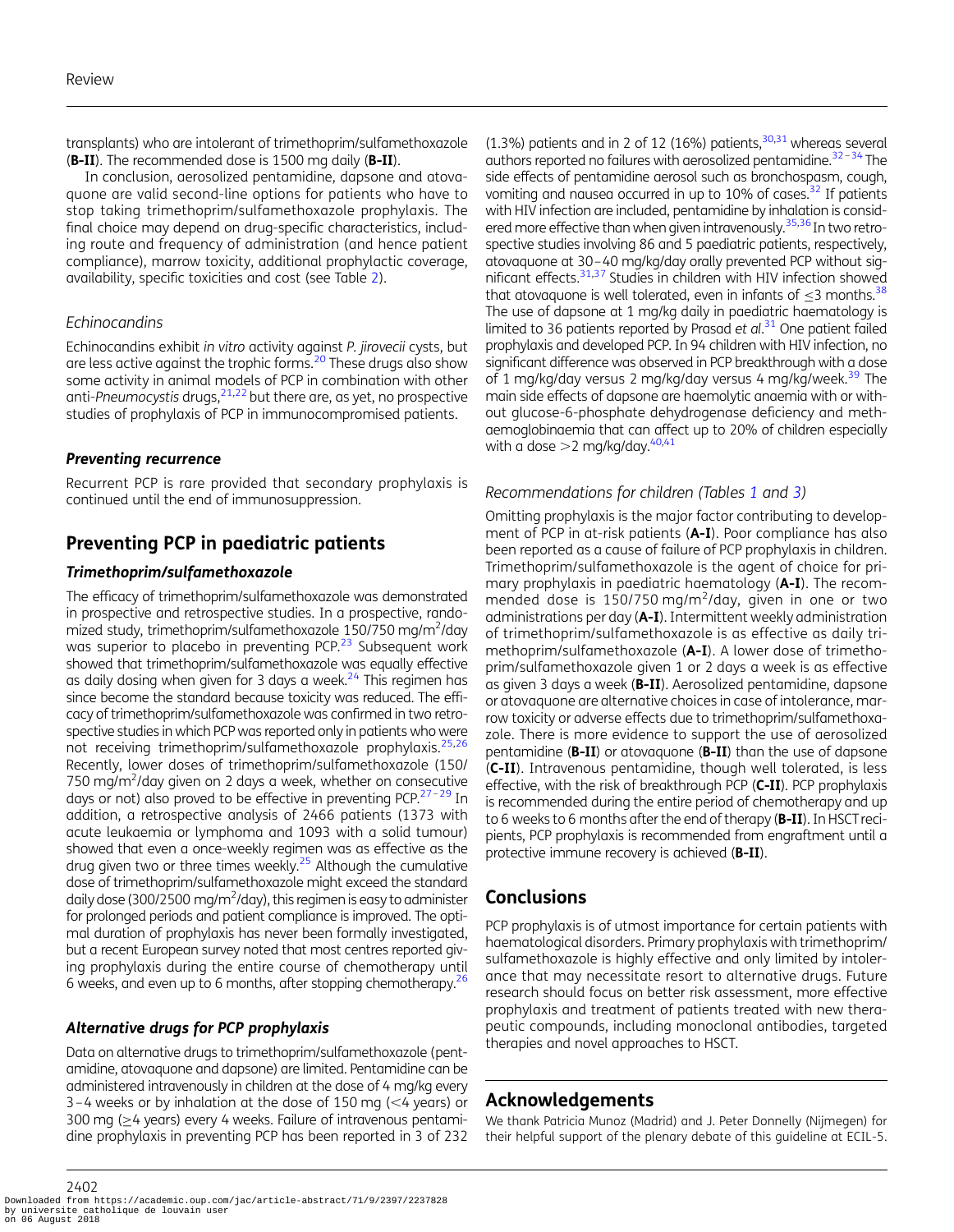<span id="page-6-0"></span>We also thank Jean-Michel Gosset and the staff of KOBE, group GL Events, Lyon, France, for organization of the meeting.

#### ECIL-5 meeting participants

Samir Agrawal, UK; Murat Akova, Turkey; Alexandre Alanio, France; Mahmoud Aljurf, Saudi Arabia; Dina Averbuch, Israel; Thomas Berg, Germany; Ola Blennow, Sweden; Stéphane Bretagne, France; Roger Bruggemann, The Netherlands; Thierry Calandra, Switzerland; Elio Castagnola, Italy; Simone Cesaro, Italy; Catherine Cordonnier, France; Oliver Cornely, Germany; Rafael De La Camara, Spain; Peter Donnelly, The Netherlands; Lubos Drgona, Slovakia; Rafael Duarte, Spain; Hermann Einsele, Germany; Dan Engelhard, Israel; Corrado Girmenia, Italy; Ruth Hargreaves (Gilead Sciences), UK; Philippe Hauser, Switzerland; Jannick Helweg-Larsen, Denmark; Raoul Herbrecht, France; Hans Hirsch, Switzerland; Petr Hubacek, Czech Republic; Christopher Kibbler, UK; Galina Klyasova, Russia; Michal Kouba, Czech Republic; Bart-Jan Kullberg, The Netherlands; Katrien Lagrou, Belgium; Per Ljungman, Sweden; Johan Maertens, Belgium; Vincent Mallet, France; Oscar Marchetti, Switzerland; Georg Maschmeyer, Germany; Olga Matos, Portugal; Willem Melchers, The Netherlands; Malgorzata Mikulska, Italy; Patricia Munoz, Spain; Christina Orasch, Switzerland; Livio Pagano, Italy; Antonio Pagliuca, UK; Olaf Penack, Germany; George Pettrikos, Greece; Zdenek Racil, Czech Republic; Patricia Ribaud, France; Valérie Rizzi-Puechal (Pfizer), France; Emmanuel Roilides, Greece; Janos Sinko, Hungary; Anna Skiada, Greece; Monica Slavin, Australia; Jan Styczynski, Poland; Frederic Tissot, Switzerland; Lorraine Tweddle (Astellas), UK; Florian van Boemmel, Germany; Marie von Lilienfeld-Toal, Germany; Claudio Viscoli, Italy; Katherine Ward, UK; and Craig Wood (MSD), USA.

### Funding

The ECIL-5 meeting was supported by unrestricted educational grants from Astellas Pharma, Gilead Sciences, Merck, and Pfizer.

# Transparency declarations

S. B. received a consultant honorarium from Myconostica. The remaining authors have none to declare.

### Author contributions

All authors developed the content of the manuscript. J. M., S. C. and C. C. drafted the manuscript and all authors have approved the final version.

## References

1 Cordonnier C, Cesaro S, Maschmeyer G et al. Pneumocystis jirovecii pneumonia: still a concern in patients with haematological malignancies and stem cell transplant recipients. J Antimicrob Chemother 2016; 71: 2379–85.

2 Manoloff ES, Francioli P, Taffe P et al. Risk for Pneumocystis carinii transmission among patients with pneumonia: a molecular epidemiology study. Emerg Infect Dis 2003; 9: 132–4.

3 Miller RF, Ambrose HE, Novelli V et al. Probable mother-to-infant transmission of Pneumocystis carinii f. sp. hominis infection. J Clin Microbiol 2002; 40: 1555–7.

4 Vargas SL, Ponce CA, Gigliotti Fet al. Transmission of Pneumocystis carinii DNA from a patient with P. carinii pneumonia to immunocompetent contact health care workers. J Clin Microbiol 2000; 38: 1536-8.

5 Green H, Paul M, Vidal L et al. Prophylaxis of Pneumocystis pneumonia in immunocompromised non-HIV-infected patients: systematic review and meta-analysis of randomized controlled trials. Mayo Clin Proc 2007; 82: 1052–9.

6 Green H, Paul M, Vidal L et al. Prophylaxis for Pneumocystis pneumonia (PCP) in non-HIV immunocompromised patients. Cochrane Database Syst Rev 2007; issue 3: CD005590.

7 Di Cocco P, Orlando G, Bonanni L et al. A systematic review of two different trimetoprim-sulfamethoxazole regimens used to prevent Pneumocystis jirovecii and no prophylaxis at all in transplant recipients: appraising the evidence. Transplant Proc 2009; 41: 1201–3.

8 Mahon FX, Sadoun A, Benz-Lemoine E et al. Possible prevention of Pneumocystis carinii pneumonia by pentamidine aerosol after bone marrow transplantation. Bone Marrow Transplant 1991; 8: 64–5.

9 Link H, Vohringer HF, Wingen F et al. Pentamidine aerosol for prophylaxis of Pneumocystis carinii pneumonia after BMT. Bone Marrow Transplant 1993; 11: 403–6.

10 Machado CM, Macedo MC, Medeiros RS et al. Primary Pneumocystis carinii prophylaxis with aerosolized pentamidine after bone marrow transplantation. Acta Haematol 1998; 99: 54–6.

11 Vasconcelles MJ, Bernardo MV, King C et al. Aerosolized pentamidine as Pneumocystis prophylaxis after bone marrow transplantation is inferior to other regimens and is associated with decreased survival and an increased risk of other infections. Biol Blood Marrow Transplant 2000; 6: 35–43.

12 Marras TK, Sanders K, Lipton JH et al. Aerosolized pentamidine prophylaxis for Pneumocystis carinii pneumonia after allogeneic marrow transplantation. Transpl Infect Dis 2002; 4: 66–74.

13 Hughes WT. Use of dapsone in the prevention and treatment of Pneumocystis carinii pneumonia: a review. Clin Infect Dis 1998; 27: 191–204.

14 Souza JP, Boeckh M, Gooley TA et al. High rates of Pneumocystis carinii pneumonia in allogeneic blood and marrow transplant recipients receiving dapsone prophylaxis. Clin Infect Dis 1999; 29: 1467–71.

15 Sangiolo D, Storer B, Nash R et al. Toxicity and efficacy of daily dapsone as Pneumocystis jiroveci prophylaxis after hematopoietic stem cell transplantation: a case–control study. Biol Blood Marrow Transplant 2005; 11: 521–9.

16 El-Sadr WM, Murphy RL, Yurik TM et al. Atovaquone compared with dapsone for the prevention of Pneumocystis carinii pneumonia in patients with HIV infection who cannot tolerate trimethoprim, sulfonamides, or both. Community Program for Clinical Research on AIDS and the AIDS Clinical Trials Group. N Engl J Med 1998; 339: 1889–95.

17 Chan C, Montaner J, Lefebvre EA et al. Atovaquone suspension compared with aerosolized pentamidine for prevention of Pneumocystis carinii pneumonia in human immunodeficiency virus-infected subjects intolerant of trimethoprim or sulfonamides. J Infect Dis 1999; 180: 369–76.

18 Rodriguez M, Sifri CD, Fishman JA. Failure of low-dose atovaguone prophylaxis against Pneumocystis jiroveci infection in transplant recipients. Clin Infect Dis 2004; 38: e76–8.

19 Colby C, McAfee S, Sackstein R et al. A prospective randomized trial comparing the toxicity and safety of atovaquone with trimethoprim/sulfamethoxazole as Pneumocystis carinii pneumonia prophylaxis following autologous peripheral blood stem cell transplantation. Bone Marrow Transplant 1999; 24: 897–902.

20 Finkelman M. Pneumocystis jirovecii infection: cell wall  $(1-3)-\beta$ -D-glucan biology and diagnostic utility. Crit Rev Microbiol 2010; 36: 271-81.

21 Cushion MT, Linke MJ, Ashbaugh A et al. Echinocandin treatment of Pneumocystis pneumonia in rodent models depletes cysts leaving trophic burdens that cannot transmit the infection. PLoS One 2010; 5: e8524.

22 Lobo ML, Esteves F, de Sousa B et al. Therapeutic potential of caspofungin combined with trimethoprim-sulfamethoxazole for Pneumocystis pneumonia: a pilot study in mice. PLoS One 2013; 8: e70619.